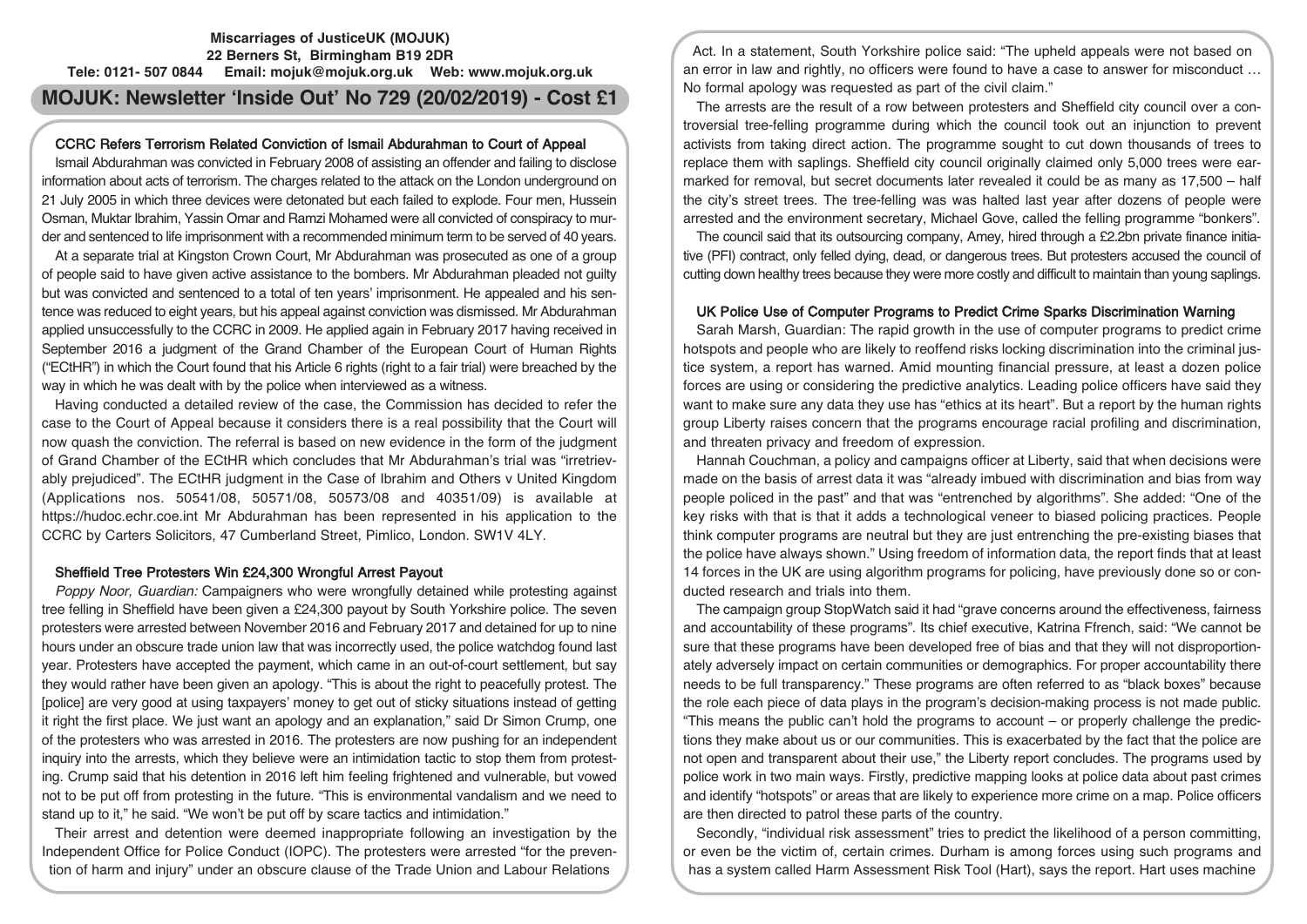learning to decide how likely a person is to commit a violent or non-violent offence over the next two years. It gives an individual a risk score of low, medium or high, and is designed to over-estimate the risk. The program bases its prediction on 34 pieces of data, 29 of which relate to someone's past criminal history.

West Midlands police are also leading on a £48m project funded by the Home Office called National Data Analytics Solution (NDAS). The long-term aim of the project is to analyse vast quantities of data from force databases, social services, the NHS and schools to calculate where officers can be most effectively used. An initial trial combined data on crimes, custody, gangs and criminal records to identify 200 offenders "who were getting others into a life on the wrong side of the law".

Supt Iain Donnelly, who is the project manager for NDAS, said: "[The project] seeks to use advanced analytics, otherwise known as data science techniques, to generate new insights from existing data already in the possession of police." He said the datasets being used were crime recording, incident logs, custody records, crime intelligence and conviction history from the police national computer (PNC) system. "We are not using data from non-police agencies," he said. Tom McNeil, strategic adviser to the West Midlands police and crime commissioner, said: "We are determined to ensure that any data science work carried out by West Midlands police has ethics at its heart … These projects must be about supporting communities with a compassionate public health approach." He said they have adopted a "transparent approach" working with human rights charities.

Until last March, Kent police used PredPol, a mapping program widely deployed in the US. The force is looking to invest in a similar predictive policing program available at a lower cost, or may develop its own. Kent said the £100,000 a year system was part of its focus on "finding innovative ways of working resourcefully" and that it was under ongoing analysis. Avon and Somerset police use both mapping programs and a broad range of controversial risk assessment programs. They use the latter to explore, among other things, a person's likelihood of reoffending, of being a victim of a crime and of being reported missing. "With so many predictive analytics programs or algorithms now in use it's even more important than ever to be asking questions about how an individual's risk is calculated, which factors are included and what is the margin of error when using these factors, [and] is someone asking whether the 'risk factors' are as accurate for black or BME people as they are for white people?" said Zubaida Haque, the deputy director at the Runnymede trust.

# Millions of Hours' Unpaid Work Generated by Community Payback Orders

People serving community payback orders (CPO) since their introduction in 2011 have generated around seven million hours of unpaid work, according to new figures. The Criminal Justice Social Work 2017-18 statistics show 17,800 CPOs were commenced in 2017-18 and 75 per cent had an unpaid work or other activity requirement. In addition, just over 1,000 fiscal work orders commenced in 2017-18 including unpaid work and 86 per cent were successfully completed. Responding to the figures, Scottish Justice Secretary Humza Yousaf also confirmed plans to lay the order to extend the presumption against short prison sentences from three months to 12 after Easter. Subject to parliamentary approval, it is anticipated the extension will come into force in the summer.

Mr Yousaf said: "From refurbishing and redecorating local facilities to gritting roads in cold weather, unpaid work projects make a real difference to communities. With the total number of hours around seven million, and evidence showing that those released from a short prison sentence are reconvicted almost twice as often as those given CPOs, the value of community sentences is clear. We are working closely with councils, third sector partners and

Community Justice Scotland to strengthen the provision of alternatives to custody and support our hard-working prison officers by ensuring prison is focused on those people convicted of the most serious crimes and who pose the highest risk to public safety. As we plan for the extension of the presumption against short prison sentences, which is supported by empirical evidence and was backed by the vast majority of consultation respondents, we have protected and strengthened funding for Scotland's criminal justice social work services so that it now stands at just over £100 million. We also provide over £11.6 million to third sector organisations working to help reduce reoffending - keeping crime down and communities safe."

#### Nearly 65% of Prisoners at Women's Jail 'Show Signs of Brain Injury'

Frances Perraudin, Guardian: Nearly 65% of prisoners at a women's jail may have suffered traumatic brain injuries at some point in their lives, a study has found. Research by the Disabilities Trust and Royal Holloway, University of London, found that of the 173 women screened at Drake Hall prison in Staffordshire answering questions about blows to the head, 64% gave answers consistent with having symptoms of a brain injury. The symptoms of 96% of the women suggested that these arose from physical trauma. The work adds to a growing body of research on the over-representation of people with brain injuries in the prison population. In 2012, a university of Exeter report described traumatic brain injury as a "silent epidemic". In 2010 a study of 200 adult male prisoners found 60% had suffered a head injury.

Research has suggested that traumatic brain injury (TBI) could increase the likelihood of violent behaviour, criminal convictions, mental health problems and suicide attempts."The needs of somebody in prison with TBI are likely to be complex, and the lack of understanding and identification of a brain injury results in a higher risk of custody and reoffending," said the Disabilities Trust. As part of its research, the trust established a Brain Injury Linkworker Service in the prison to provide specialist support to women with a history of brain injury. 62% of the women supported through the service said they had sustained their brain injury through domestic violence. Nearly half(47%) of the women had been in an adult prison five or more times. The statistics revealed that 33% had sustained their first injury prior to their first offence.

The Disabilities Trust called for the inclusion of brain injury screening to be a routine part of the induction assessment on entry to prison or probation services, and for staff to be given basic brain injury awareness training. Irene Sobowale, chief executive of the Disabilities Trust, said the study built on over five years of research into male offenders and brain injury. "For the first time in the UK, we have considered the specific needs and experiences of female offenders, who are some of the most vulnerable in the criminal justice system," she said. "There is much more work to be done to ensure that women with a brain injury are provided with effective support to ensure that they can engage in rehabilitation programmes and reduce the likelihood of reoffending. The Disabilities Trust looks forward to working with partners and government to achieve this."

#### Brothelkeepers Earned £3.8m While Police Focused On Other 'Serious Crimes'

Alex Shipman, Telegraph: A married couple who built a £3.8million brothel empire were allowed to continue operating by police for 14 years who instead focused on "serious types of organised crime", a court has heard. Sandra 'Sandy' Hankin, 55, and Mark Hankin, 57, made a fortune running two massage parlours where sex was sold for a minimum of £50 a time. The couple's brothel, called 'Sandy's Superstars', was said to have "flourished" in Northenden and Bury, Greater Manchester thanks to an agreement made with police.

Police had limited resources and priority was given to tackling brothels which used under-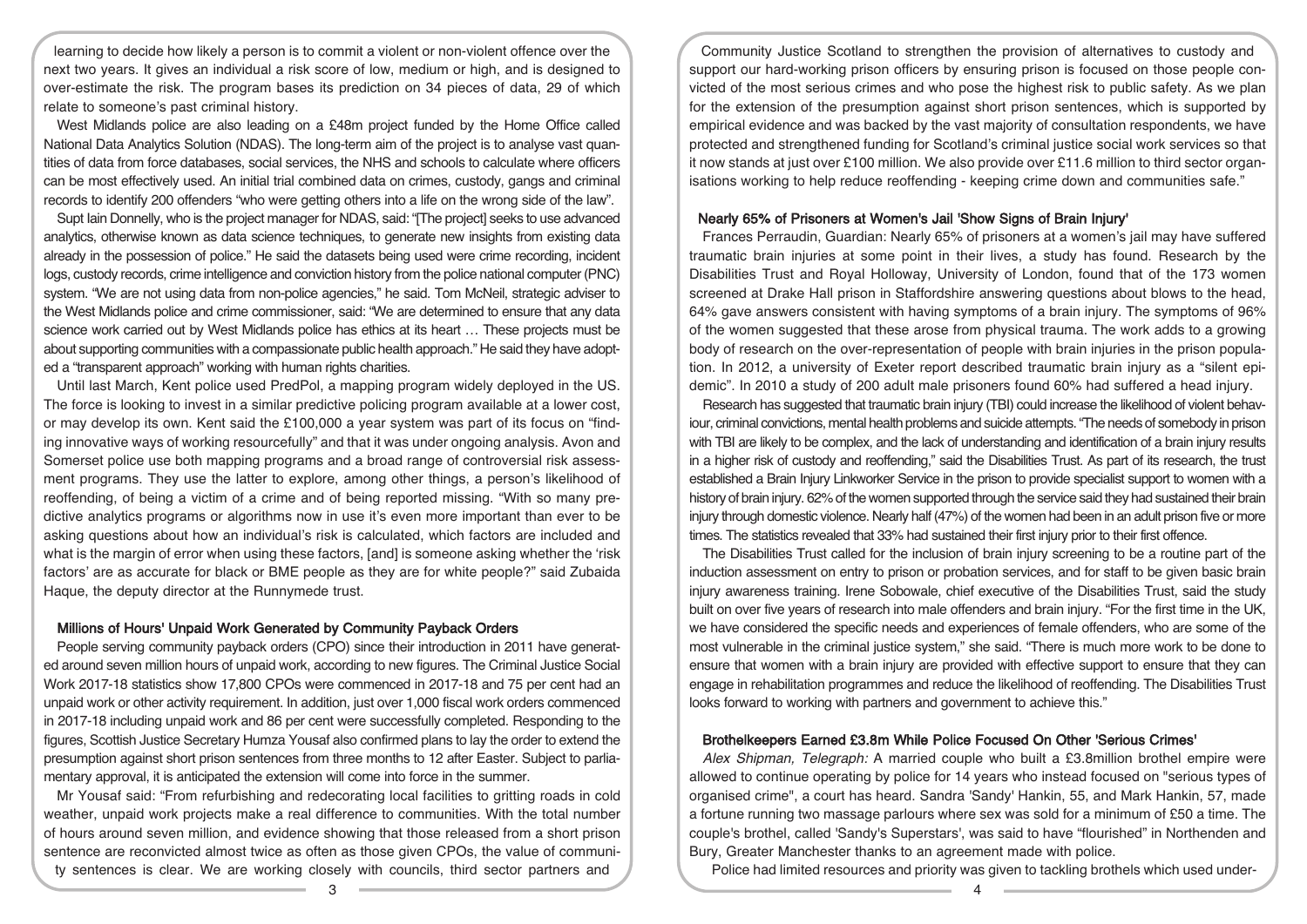age people, trafficked women or had links to organised crime. Prostitutes were given regular security and health care checks courtesy of NHS officials during their stints at Sandy's. But after regular complaints from locals both premises were raided by police and shut down in 2016. The massage parlour business was accredited with the Security Industry Authority and routinely paid its taxes with HMRC inspectors. The couple, of Corwen, North Wales, pleaded guilty to keeping brothels to use for prostitution at Minshull Street Crown Court in Manchester and were sentenced to six months in jail suspended for two years. Mrs Hankin, a former escort, will have to pay back £200,000 from her illicit activities while her husband, an engineer, must refund £150,000 under Proceeds of Crime rules.

Prosecutor Peter Cadwallader said: "The police have limited resources and therefore priority is given to those brothers that use underage people, trafficked women or are centres for other serious types of organised crime. Both brothels were well known to the police. The companies made and provided proper tax returns and paid tax with dividends on the company profit. The businesses were described as 'physical well-being activities'. But it was an illegal business." In UK law, it is not illegal to buy and sell sex - but running a brothel or coercing women into selling sex is. The brothels they ran also offered memberships to clients - and publicly promoted customer reviews of its services on their website. Dozens of call girls advertised on the website offered services such as "Foot Worship", "Face Sitting," "Two Girl Scene" and "Toy Show".

The court heard how Hankin took over the Northernden brothel formerly known as Coco's in 2002 after its previous owners left her in charge. She subsequently opened other premises in Bury. Two firms were set up to help with the administration of the enterprise - with one turning over £1,944,000 between 2011 and 2014 and the other £1,804,000 in the same period.

Lucie Wibberley, defending, said Mrs Hankin transformed the brothel known as Coco's from squalor after taking over in 2002. She added that Mrs Hankin wanted to provide a safe environment for sex workers. Ms Wibberley said: "The main order in the business was respect for the working women financially and safety care was also provided."

Sentencing, Judge Paul Lawton said: "There was an agreement between the police and those involved that if the premises operated correctly, no enforcement action would be taken. "This included no underage girls, no suggestion of coercion, the business not be used as a front for other organised crime and not affect the local community. "They ran the premises as legitimately as expected, the women were of adult age and appropriate to work, the premises looked after their safety, they were often searched by the Manchester City Council and had regular communication with HMRC. Bizarrely, customs officers knew about what was taking place, and they accepted the tax payments."

# Child Abuse Victim Wins Appeal For Criminal Injuries Compensation

Scottish Legal News: A woman who was assaulted by her mother when she was a baby has won a long-running legal battle for criminal injuries compensation after taking her appeal to the UK Supreme Court. The Inner House of the Court of Session had ruled that it was within the UK Government's discretion for "socio-economic policy" reasons not to backdate a change to the scheme in 1979, under which victims of violence became entitled to compensation for injuries caused by a family member living in the same home, even though the rule was "discriminatory". But after appealing to the UK Supreme Court, the Ministry of Justice conceded that the so-called "same roof rule" was "unlawful".

The woman, Monica Allan, submitted a claim for compensation in November 2012 in

respect of assaults upon her in 1968 and 1973, when she was aged three months and five years, by her mother, who was later convicted for the offences. But her claim was refused by the Criminal Injuries Compensation Authority because of an exclusion under paragraph 7(b) of the Criminal Injuries Compensation Scheme 2008, which provides that no compensation will be paid "where the criminal injury was sustained before 1 October 1979 and the victim and the assailant were living together at the same time as members of the same family". Under the original, pre-1979 scheme, claims for offences committed against a member of the offender's household were excluded altogether. The rationale for the rule was the difficulty in establishing the facts and to ensure that the compensation did not benefit the offender.

But the scheme's rules were changed following a review in 1978, which meant that for offences committed on or after 1 October 1979 an award could be made where the assailant and applicant lived together so long as the assailant had been prosecuted in connection with the offence, or where there were good reasons why a prosecution had not been brought.

However, for offences committed before that date the original rules were retained. Ms Allan lodged a petition for judicial review, arguing that the respondent acted "unlawfully" by withholding compensation on the basis of the same roof rule, and that the Secretary of State acted unlawfully by including the paragraph 7(b) exclusion within the 2008 scheme. She claimed that paragraph 7(b) of the 2008 scheme and the decision taken in terms of it were "discriminatory", being in breach of article 14 and Article 1 of the First Protocol (A1P1) to the European Convention of Human Rights, as a claim for criminal injuries compensation constituted a "possession" within the meaning of A1P1. The Lord Ordinary held that her claim for compensation did fall "within the ambit" of A1P1 in conjunction with article 14 and that the rule led to a "difference in treatment" between people in "analogous situation", but he dismissed the petition after ruling that that respondent had demonstrated that the discrimination was "justified". MA challenged the decision, but the Inner House refused the appeal.

Delivering the opinion of the court, the Lord Justice Clerk said: "In the circumstances, we are satisfied that a reasonable and objective justification has been made out. The discriminatory provision pursued a legitimate aim, which was to ensure long term sustainability of the scheme. "The means employed was proportionate in order to avoid exposure to claims of unknown dimensions and unreasonably to increase the administrative burden, thereby shielding future sustainability. The restriction of the scheme was a prudent policy decision concerning the allocation of finite resources in a matter of socio-economic policy. Neither the aim, nor the means employed, can be said to be manifestly without reasonable foundation, and there is no basis upon which the court may interfere."

However, having appealed to the Supreme Court, Ms Allan has now won her case after the Government withdrew its opposition. The Supreme Court's order states: "It is ordered that the appeal be allowed and the decision of the Inner House of the Court of Session dated 14 July 2017 be set aside; a declarator be made that the appellant is not prevented by paragraph 7(b) of the Criminal Injuries Compensation Scheme 2008 from being paid an award of compensation under the scheme; the decision 10 March 2014 of the Criminal Injuries Compensation Authority's claims officer withholding an award of compensation under the scheme be reduced." The Supreme Court also ordered that the respondent be liable to the appellant in the costs of this court and in expenses in the Court of Session, as taxed, it being reserved to the appellant if so advised to seek an additional fee under rule 42.14 of the Rules of the Court of Session or any further incidental orders made in relation to expenses.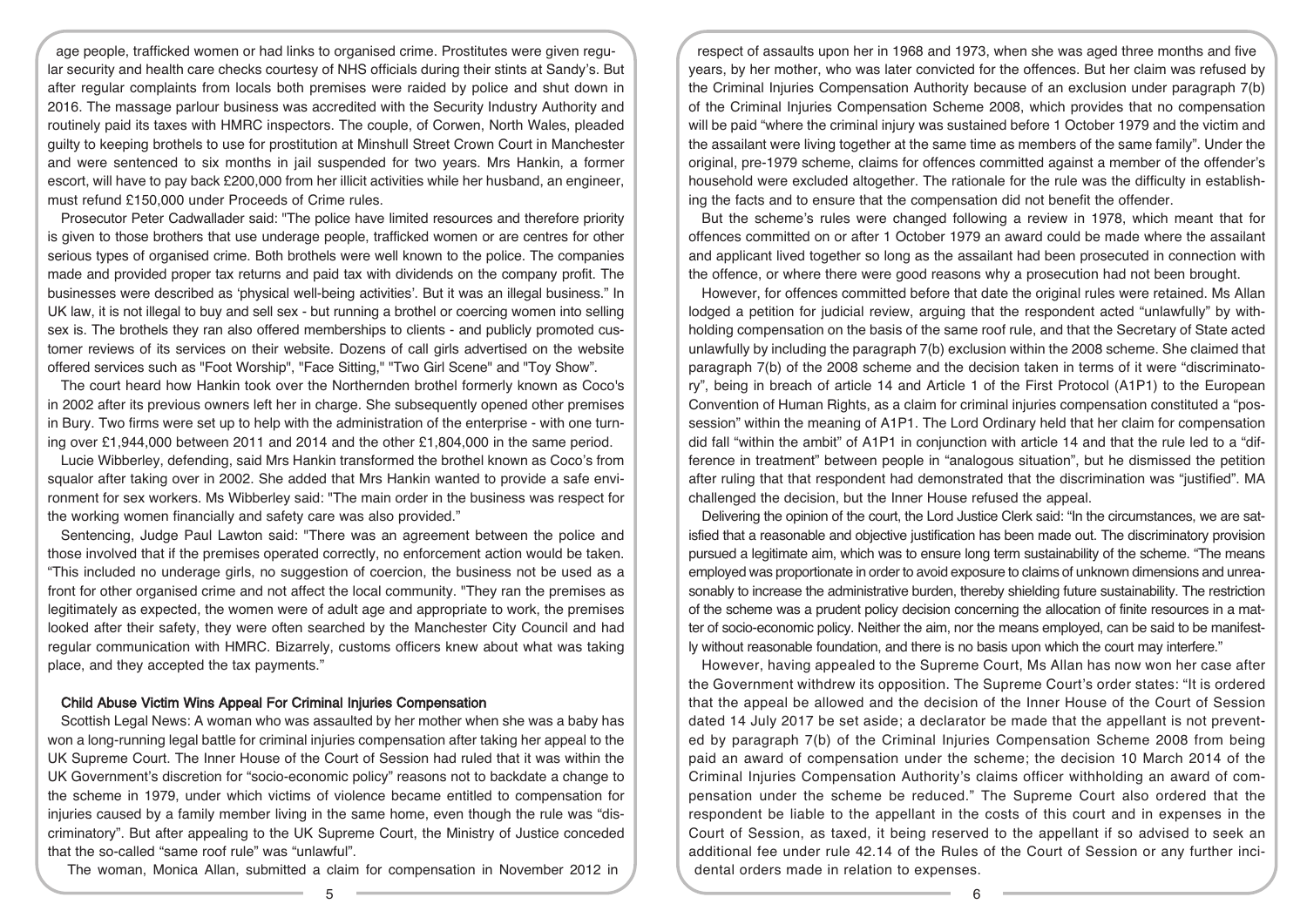### Female Offender Strategy – House of Lords Debate

Lord Bishop of Gloucester: To ask Her Majesty's Government what progress they have made in implementing the female offenders' strategy.

Advocate-General for Scotland Lord Keen of Elie: The Female Offender Strategy, published in June 2018, outlines the Government's long-term vision for improving outcomes for female offenders in custody and in the community. The strategy sets out a programme of work that contains a number of commitments that will take some years to implement. A new women's policy framework was published last December, and my noble friend Lord Farmer's review of family ties for female offenders is expected to report in the coming weeks.

Lord Bishop of Gloucester: I welcome that information from the Minister, which follows many positive commitments to the female offender strategy. However, we are still awaiting news of residential pilots, action to strengthen links between probation services and women's centres, the report from the noble Lord, Lord Farmer, and a national concordat. Given that many of the strategy's commitments have no clear timescales—indeed, in some cases the suggested deadline has already passed—how does the Minister plan to effectively monitor progress and stay on track?

Lord Keen of Elie: We are concerned to ensure that these recommendations are implemented as soon as practicable; indeed, the women's policy framework was implemented as of 21 December 2018. We are taking forward further work in partnership with other groups and parties. I note the work of the Nelson Trust, which I know the right reverend Prelate is directly involved in, which recently put in a bid for additional funding from the ministry to further its community work. We are encouraged by the strength of that and similar bids, and want to take that forward as soon as possible.

Lord Blunkett: If my noble friend Lady Corston were here, she would be enthusiastically supporting the right reverend Prelate in pressing for the review to be implemented as quickly as possible, not just on moral grounds but because the additional investment that the Minister has referred to is "spend to save". We could save an enormous amount of money by diverting into prevention and early intervention, rather than having women prisoners in the kind of conditions that I saw when I was Home Secretary.

Lord Keen: I entirely concur with the Lord's observations. Indeed, our Female Offender Strategy seeks to build on the seminal report of, Lady Corston, which goes back to 2007.

Baroness Burt of Solihull: The extension of mandatory post-custody supervision has disproportionately affected women. Recall numbers for men have risen by 22% since the changes were introduced but for women they have grown by 131%. Women are trapped in the justice system rather than being enabled to rebuild their lives. The Prison Reform Trust has called for mandatory post-custody supervision to be abolished. Does the Minister agree that the present system is not working, and does he have plans to review it?

Lord Keen of Elie: The idea of mandatory supervision for those serving a sentence of less than 12 months was introduced only quite recently. There is a disproportion between male and female offenders in that context—I quite accept that. Indeed, that manifests itself in various other parts of the prison and custodial system. At the moment, we are seeking to extend community centre services, to help to accommodate those released after short sentences, and to combine community services with treatment requirement protocols. That is extremely important, particularly for female offenders, where we see a vast proportion who have reported elements of mental health difficulty or who suffer from alcohol issues and, very often, drug abuse issues as well. Over and above that, an enormous proportion of these female offenders have at times been subject to domestic violence. We are trying to direct these services at these issues and will continue to do so.

Lord Selkirk of Douglas Does my noble friend accept that in recent years there have been a considerable number of pregnant women in prisons? Can he assure us that in every case the person concerned will be treated with sensitivity?

Lord Keen of Elie: This is a very important issue for us. In all cases where a female offender is in custody, we endeavour to ensure that birth does not take place within the prison system, but sometimes that cannot be avoided. We have extensive services for mothers and children up to the age of 18 months when it is necessary for them to be in custody—I emphasise the word "necessary". When an offender is reaching the end of a short sentence, steps are taken to try to ensure that mother and child are kept together. However, of course this cannot be done in circumstances where there has been a serious offence that results in a mother being in custody for a lengthy period.

Lord Beecham: The right reverend Prelate referred to the strategy envisaging greater use of residential and community services instead of custodial sentences. To what extent is that occurring? Are the Government still adhering to their policy of limiting funding of the strategy to £5 million over two years, replacing their previous plan to spend £50 million on five new prisons? If so, what is happening to the other £45 million?

Lord Keen of Elie: There is an important shift in policy away from custody as a means of trying to resolve these issues. That is why we moved away from the proposal for five community prisons; we hope they will not be required. Instead, we have shifted the balance in the direction of community services. We will pilot such community residential services in five areas to see how they work. For that purpose, we have committed funding of up to £5 million over the next two years, but of course that will not be the end of the matter. We will address the consequences of the pilot in these five areas and see how we can take things forward from there.

Lord Reid of Cardowan: Does the Minister recall that 15 years ago, during my noble friend Lord Blunkett's custodianship of the Home Office, the Sentencing Guidelines Council approved indeterminate sentences for more serious crimes, on condition that there should be a significant reduction at the lower end for less serious crimes, particularly for women and women with debt? Unfortunately, from the judiciary's point of view, that has never been fully implemented. May I congratulate the Government on moving away from custodial sentences and ask them to look to this long-standing recommendation that has never been fully implemented?

Lord Keen of Elie: I agree with the force of the noble Lord's point. In fact, Section 152 of the Criminal Justice Act 2003 clearly requires the courts to consider imposing non-custodial sentences unless otherwise justified. The Sentencing Council guidelines from 2016 reinforce this move. In addition to that, we have a judgment from the criminal Court of Appeal in the case of Petherick in 2012, which set out the criteria for sentencing in cases involving, for example, a female offender with dependent children. We have been moving in the right direction, but I accept that we have not moved far enough and we are determined to see if we can do that.

#### SCCRC Refer Sean Connelly to High Court of Justiciary in Scotland

The Scottish Criminal Cases Review Commission has referred the case of Sean Connelly to the High Court of Justiciary. In accordance with the commission's statutory obligations, a statement of reasons for its decision has been sent to the High Court, Livingstone Brown Solicitors and the Crown Office. The commission has no power under its founding statute to make copies of its statements of reasons available to the public.

On 3 February 2017, at Paisley Sheriff Court, Mr Connelly was convicted of offences under the Misuse of Drugs Act 1971 and the Electricity Act 1989 and was sentenced to five years'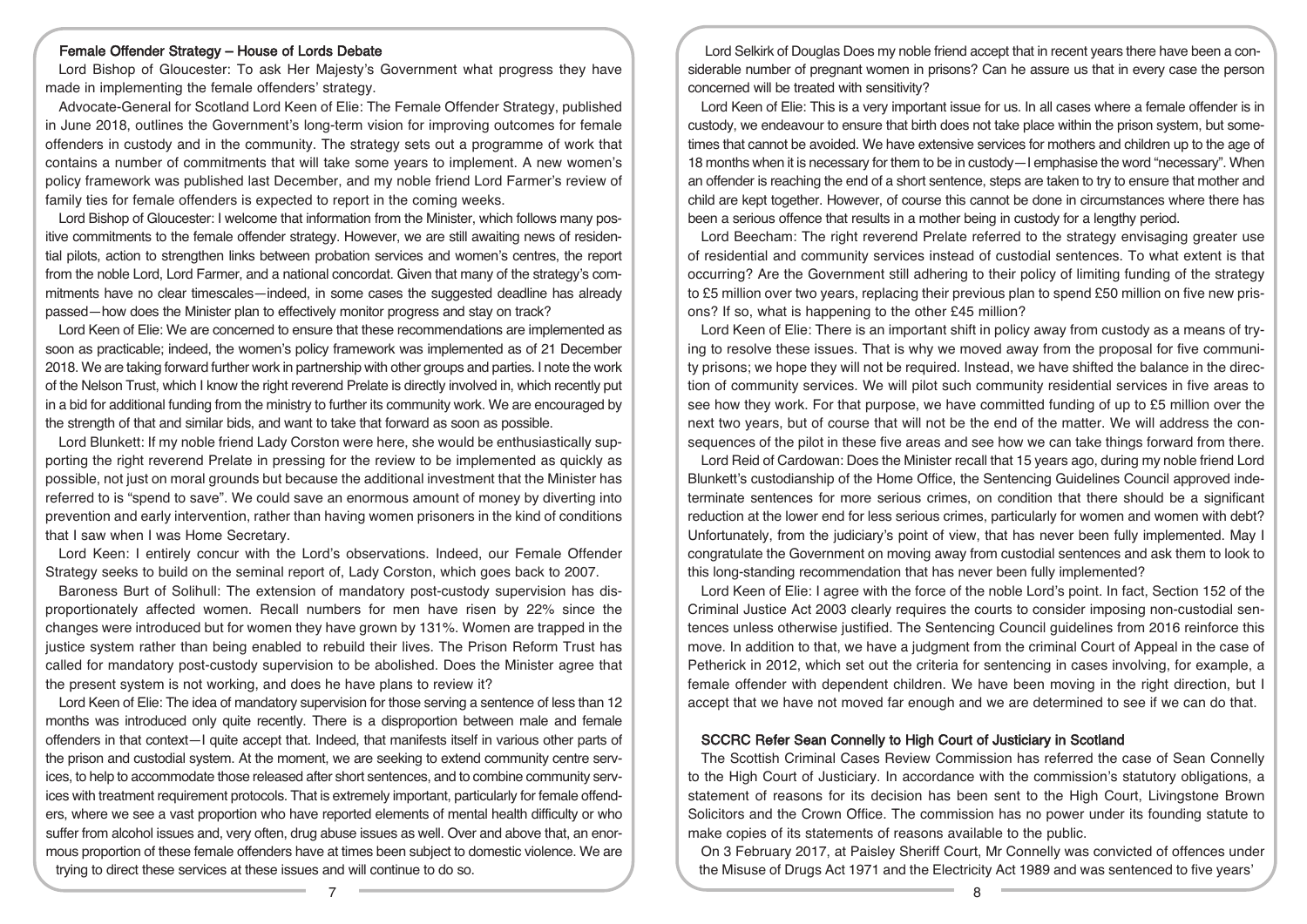imprisonment. His sentence was subsequently reduced to four years' imprisonment following a successful appeal. The commission has decided to refer Mr Connelly's case to the High Court of Justiciary because it believes a miscarriage of justice may have occurred in respect the charge relating to the production of a controlled drug, by virtue of a material misdirection by omission by the presiding sheriff at Mr Connelly's trial.

# Judge Puts Accent On Tough Love

A judge warned a teenager from Co Clare that he would be sent to Oberstown for so long that he would return home with a Dublin accent if he breached his bail conditions again, the Irish Examiner reports. The 17-year-old boy, who is alleged to have committed a number of thefts last year, appeared before Judge Patrick Durcan in Killaloe Children's Court yesterday. He was sent to the Oberstown Children Detention Campus for four days last week after breaching his bail restrictions by being out in Limerick after his curfew. Judge Durcan granted the teenager bail again, telling him the four-day stint was intended as just "a taste", but warned him: "If you breach the bail conditions, then I will send you to Oberstown for 18 months and you will be there for the summer, next Christmas, and the following summer. "You will have a Dublin accent by the time you come back down to Clare."

# Police Forces Using Predictive Policing Techniques Drawing On 'Problematic' Data

Aqsa Hussain, 'The Justice Gap': One in three police forces are using predictive policing techniques to crunch data without proper consideration of implications for civil liberties. The human rights group Liberty has sent freedom of information requests to all 43 police forces in England and Wales which reveal that 14 including the Metropolitan Police, West Yorkshire, Merseyside and the West Midlands have rolled out techniques or were about to do so 'without proper consideration of our rights' or the 'discriminatory impact' of such technologies.

Predictive policing aims to anticipate where crime will occur, when it will occur, and even the profile or identity of the perpetrator of the potential crime. According to Liberty, the programs were 'far from… neutral, incorporate human biases, exacerbate social inequalities and threaten our privacy and freedom of expression'. The report focuses on two techniques. Predictive mapping includes identifying hotspots and directing police to patrol these areas. Liberty's report stresses that this sort of policing needs to end as it relies on 'problematic historical arrest data and encourages the over-policing in marginalised communities'.

The second type of predictive policing is the individual risk assessment program which considers the likelihood of someone committing an offence based on factors such as previous criminality and their postcode. These individuals are then made to attend rehabilitation programmes, among varying approaches taken by the different police authorities. Liberty states that this 'encourages discriminatory profiling' with decisions being made which do not have enough human oversight and cannot be challenged sufficiently.

'Predictive policing is sold as innovation, but the algorithms are driven by data already imbued with bias, firmly embedding discriminatory approaches in the system while adding a "neutral" technological veneer that affords false legitimacy,' commented Hannah Couchman, a policy officer for Liberty. 'Life-changing decisions are being made about us that are impossible to challenge. In a democracy which should value policing by consent, red lines must be drawn on how we want our communities to be policed.'

The report highlighted HART, the Harm Assessment Risk Tool, used by Durham police,

which uses 'machine learning' to decide how likely person is to commit an offence over the next two years. The program gives the person a risk score of low, medium or high based on an analysis of 34 pieces of data, 29 of which refer to a person's past criminal history. Other data relied upon include a person's postcode which, Liberty argues, can act as a 'proxy' for race. 'This is why research on algorithms using the criminal justice system in the US showed that even where race was not included in the data the algorithm used, the algorithm still learned characteristics in a way that is discriminatory'.

The HART program was also supplemented by data from the consumer credit agency Experian which classified people into what Liberty called 'spurious groups' – for example, 'a crowded kaleidoscope' which is, apparently, 'a low income multicultural family working jobs with high turnover and living in cramped houses or overcrowded flats'. According to Liberty, that data set even linked names to stereotypes. According to Liberty, 'people called Stacey are likely to fall under "families with need" who receive a range of benefits'.

The report highlights four key issues raised by predictive policing strategies. Discrimination as a result of programs making decisions though 'complex software that few people understand' which adds 'unwarranted legitimacy to biased policing strategies that disproportionately focus on BAME and lower income communities'. Secondly, declining privacy and freedom of expression rights as a result of the use of 'big data' allowing large amounts of personal information to be accumulated to build profiles which the authorities can monitor. Liberty call this 'a dangerous emerging narrative (which) requires us to justify our desire for privacy, rather than requiring the state – including the police – provide a sound legal basis for the interference'. Thirdly, a lack of human oversight due to the fact that humans are simply not able to deal with the 'automation bias' prevalent in these systems. Finally, a lack of transparency as predictive policing is referred to as a 'black box' with no public understanding of how algorithms make their decisions. 'A police officer may be hesitant to overrule an algorithm which indicates that someone is high risk, just in case that person goes on to commit a crime and responsibility for this falls to them – they simply fear getting it wrong,' the group argues. '… [It] is incredibly difficult to design a process of human reasoning that can meaningfully run alongside a deeply complex mathematical process."

Liberty flags up American research from 2015 (Big data and predictive reasonable suspicion, University of Pennsylvania) that 'without the requirement of some observable activity' the odds increase that predictive stops will 'target innocent people, criminalize by association, and negatively impact individuals based on little more than a hunch supported by non-criminal facts'. 'While it may seem a laudable aim to prevent crime before it ever occurs, this is best achieved by addressing underlying social issues through education, housing, employment and social care. The solution does not lie in policing by machine.'

# Parliament Needs To Reform Joint Enterprise If Courts 'Close Ranks'

Jon Robins, The Justice Gap': Parliament should reform the controversial law of joint enterprise if the courts chose to 'close ranks', according to a member of the all party parliamentary group on miscarriages of justice. Addressing a meeting of the group in the House of Commons last week, Lucy Powell MP pointed out that there had been no successful appeals since the Supreme Court ruled that the controversial law had taken 'a wrong turn in 1984'. The Labour MP for Manchester Central was speaking last week ahead of the three year anniversary of R v Jogee in which Lord Neuberger said it was 'the responsibility of this court to put the law right'. 'Joint enterprise started out as a policing tactic and then a prosecution tactic and has been used in an almost lazy way of not having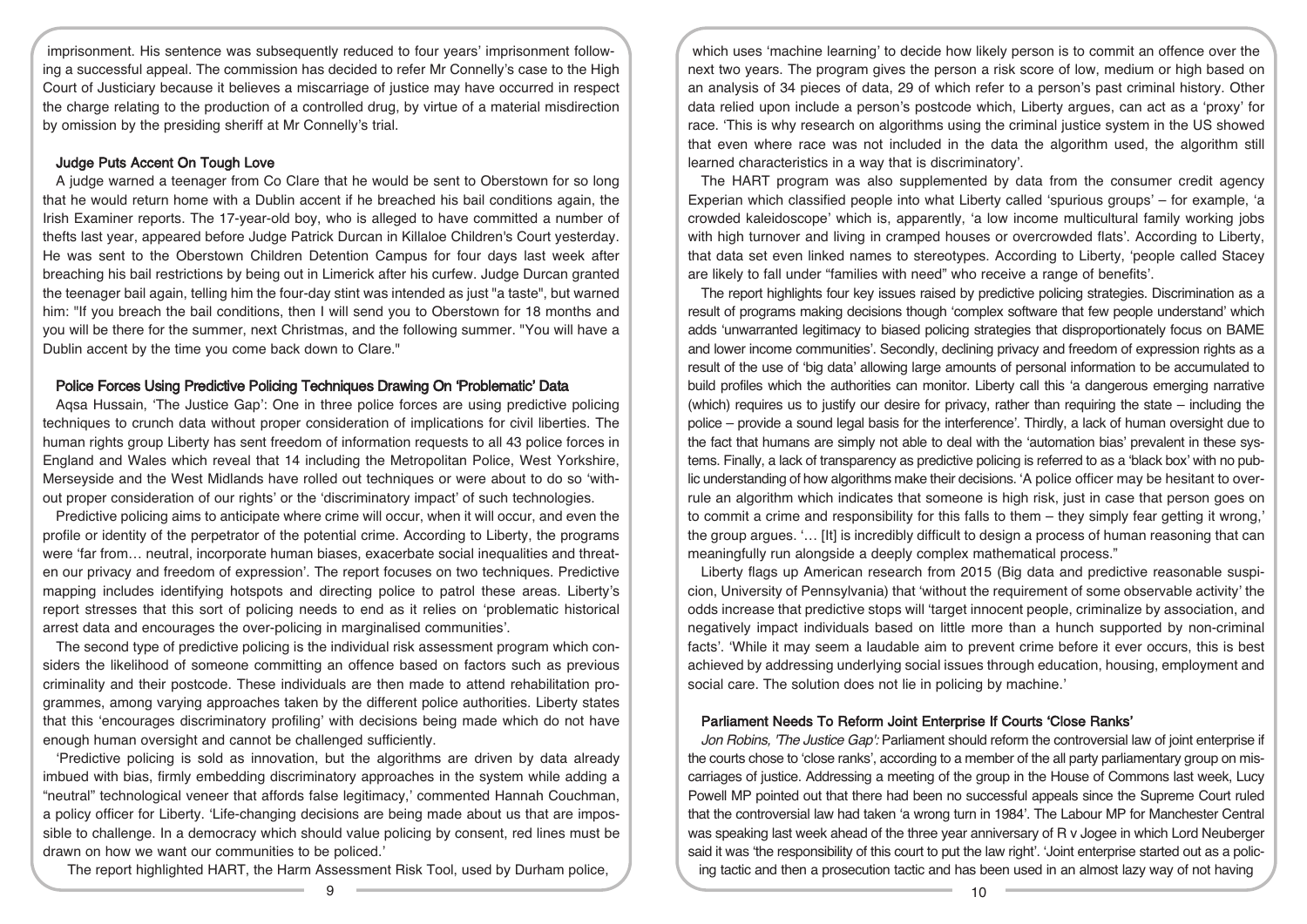to meet the evidential bar, especially in very serious offences,' Lucy Powell said. 'The courts took a wrong turn in 1984. This court is always very cautious before departing from a previous decision. It is the responsibility of this court to put the law right.'

The chair of the all party group Barry Sheerman MP announced that there would be commission on miscarriages of justice which would be taking evidence from the victims of miscarriages and their families. The funding for the commission is to come from a US law firm. There was an AGM before last week's meeting attended by the Conservative chair of the justice committee, Bob Neill, Conservative MP Crispin Blunt, Labour's Lucy Powell and Ellie Reeves and the cross bench peer Baroness Vivienne Stern.

Lucy Powell told the meeting that 'over half of those serving life sentences under joint enterprise are from BAME backgrounds; over half of them are under the age of 25 and many under the age of 18 years'. She spoke about a case in her constituency in which 11 young black men from Moss Side faced charges of murder. Seven of them were convicted of murder and four of manslaughter. The youngest was only 14 and many of them were not previously known to the police. 'The vast majority of the young people and children serving life sentences are there because of joint enterprise,' she said. 'We have in excess of 350 lifers under the age of 18 and, in the whole of the rest of Europe, there are two or three.'

Powell paid tribute to the campaign group JENGbA (Joint Enterprise Not Guilty by Association) for putting the issue on the political agenda. JENGbA is to hold a demonstration outside the Supreme Court next Monday on the three year anniversary of the Jogee ruling. 'The Supreme Court said that over a 30 year period the law has been wrongly interpreted. So you would think that many cases would warrant an appeal,' Powell said.

In November last year the Court of Appeal dismissed the case of Laura Mitchell which, as Powell noted, many lawyers and campaigners regarded as 'really low hanging fruit – an obvious case that warranted an appeal'. 'The judiciary, the police, and the prosecution don't want to give a chink in the armour that something has gone wrong. It would open the floodgates on many dozens, if not hundreds of cases of miscarriage. So they're closing ranks and, as a result, nothing is getting through,' Powell said.

The MP argued that politicians now needed to step in where the courts have failed. 'We've come to the conclusion in Parliament – many MPs across parties who have been been working with JENGbA for years – that the law needs to change. We need to rectify the law because it is not happening by itself through caselaw.'

Glyn Maddocks, a lawyer who specialises in criminal appeals and who helped set up the all party group, said that 'the Supreme Court opened the door and the Court of Appeal closed it'. 'That is what the Court of Appeal does. It's not just with joint enterprise cases but with lots of other cases and that feeds back to the Criminal Cases Review which, in turn, is very reluctant to refer to the Court of Appeal. The Court of Appeal is one of the major problems.'

JENGbA's Deb Madden called on parliament to act. 'We have sat in appeal after appeal. They aren't looking for justice. If the Supreme Court in the Court of Appeal are closing ranks and protecting their own, change has to come from Parliament. We need firm action on

There was also frustration at this month's ruling of the Supreme Court in the cases of Sam Hallam and Victor Nealon. The two men had their convictions overturned but were denied compensation by the Ministry of Justice on the grounds that they were unable to prove their innocence. The Supreme Court justice rejected their argument that the compensation regime introduced in 2014 contravened the presumption of innocence. Sam Hallam's lawyer Matt Foot said that the ruling represented

a 'nadir'. 'According to the system that we have now, there are no miscarriages of justice. Nobody last year received compensation for a miscarriage of justice – so that means there aren't any,' Foot said. 'That is how the system has decided to deal with this problem by hiding it.'

The test case was 'not about the money', he said. 'Yes, it's important that people get a step back up in society. But that's not the point. Sam Hallam isn't even identified as a miscarriage of justice. How do you begin to move on in prison when you are stuck inside for something you didn't do?' The Supreme Court ruling 'cemented the fact that they are not going to recognise anyone who cannot prove their innocence'. 'Nobody in this room could prove that they did not do that murder – least of all Sam,' he added. 'You can claim compensation if you trip over a broken paving stone in this but if you're wrongly, and knowingly wrongly imprisoned, you can't claim compensation,' said JENGbA's Deb Madden. 'We are at a real breaking point in this country. We need action from parliament. We have had prisoner committing suicide and family members committing suicide because they don't see any hope.'

### The End is Nigh for Prisoner Release!

1) Reconsideration of Parole Board Decisions: Creating a New and Open System

Decisions on whether a case should be reconsidered will be taken by judicial members of the Parole Board. Reasons for their decisions will be provided to victims. We will make provision in the Parole Board Rules to implement these changes later this year. Between now and then, we will put into place the necessary guidance, training and resources need to operate this mechanism.

2) Review of the Parole Board Rules and Reconsideration Mechanism

If there is a seriously flawed release decision by the Parole Board it can be looked at again without the need for judicial review.

3) New improvements to Parole Board Transparency and Victim Support

Sweeping changes to the parole system to improve transparency, offer better support for victims and new powers to reconsider decisions have been announced by the Justice Secretary David Gauke, following a review of the Parole Board's rules.

### HMP Durham – Urgent Need to Address Drugs, Violence and Deaths

HMP Durham, a heavily overcrowded prison, was found by inspectors to have significant problems with drugs and violence and worryingly high levels of self-harm and self-inflicted and drug-related deaths. 41 recommendations from the last inspection had not been achieved.

Durham became a reception prison in 2017. Around 70% of the 900 men in the jail were either on remand or subject to recall and over 70% had been in Durham for less than three months. On average, 118 new prisoners arrived each week. Significant numbers of prisoners said they arrived at the jail feeling depressed or suicidal. Self-harm was very high.

Peter Clarke, HM Chief Inspector of Prisons, said: "Our overriding concern was around the lack of safety. Since the last inspection in October 2016, there had been seven self-inflicted deaths, and it was disappointing to see that the response to recommendations from the Prisons and Probation Ombudsman (which investigates deaths) had not been addressed with sufficient vigour or urgency. "There had also been a further five deaths in the space of eight months where it was suspected that illicit drugs might have played a role." Drugs were readily available in the jail and nearly two-thirds of prisoners said it was easy to get drugs; 30% said they had acquired a drug habit since coming into the prison. "These were very high figures", Mr Clarke said, though the prison had developed a strategy to address the drugs problem.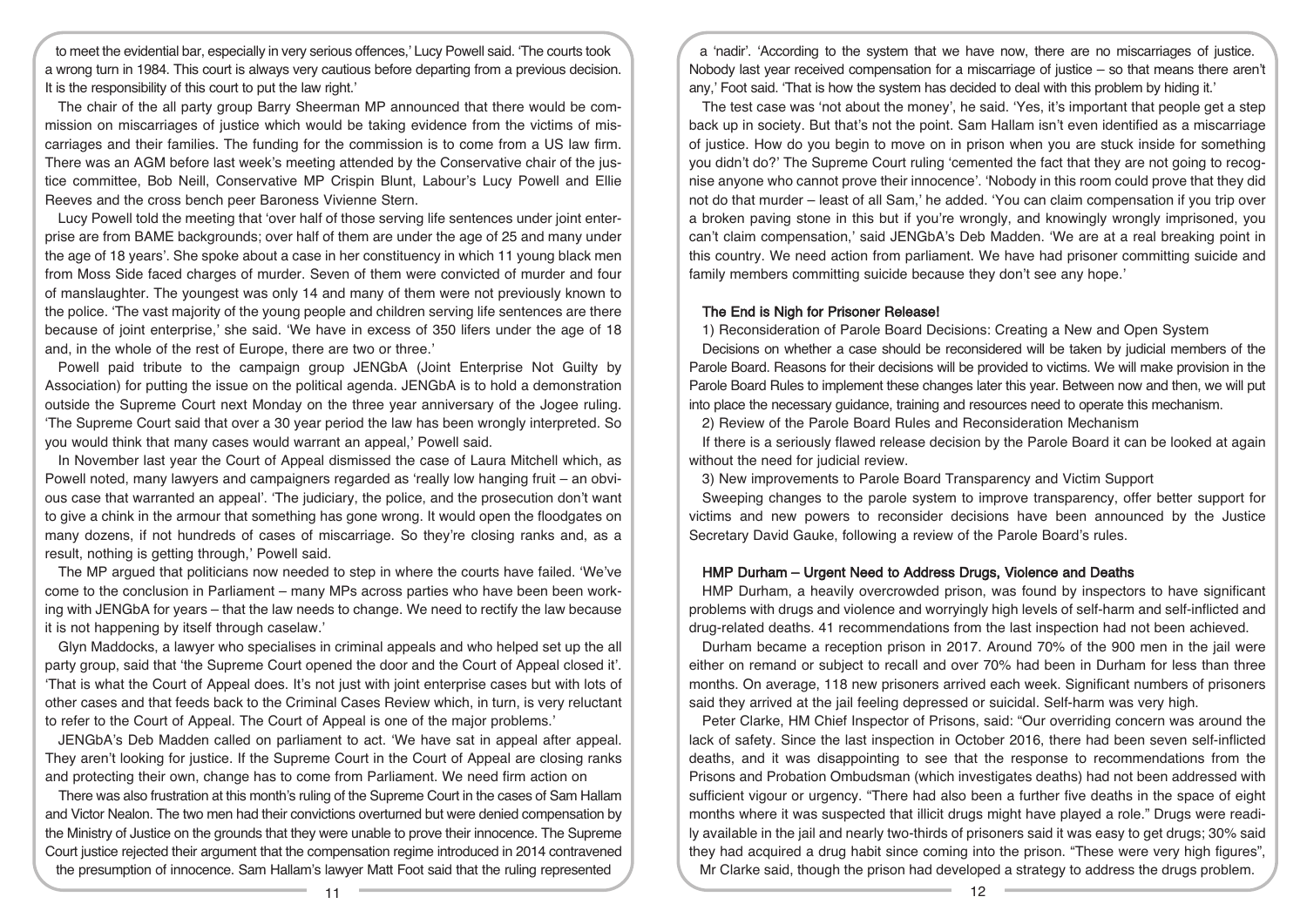The leadership, Mr Clarke added, was "immensely frustrated by the fact that they had no modern technology available to them to help them in their efforts to stem the flow of drugs into the prison. We were told that they had been promised some modern scanning equipment but that it had been diverted to another prison." The scale of the drugs problem and related violence meant that technological support was urgently needed. Since the last inspection at Durham in 2016, violence had doubled and the use of force by staff had increased threefold, though some of the increase in force may have been due to new staff who were not yet confident in using de-escalation techniques. Governance of the use of force had improved. Mr Clarke added: "There were some very early signs that the level of violence was beginning to decline, but it was too early to be demonstrable as a sustainable trend."

Alongside these concerns, inspectors noted "many positive things happening at the prison." These included the introduction of in-cell phones and electronic kiosks on the wings for prisoners to make applications, which had "undoubtedly been beneficial". The disruption caused by prisoners needing to be taken to court had been reduced by the extensive use of video links. A new and more predictable daily regime had recently been introduced, increasing access for men to amenities such as showers and laundry on the wings. "For a prison of this type, the time out of cell enjoyed by prisoners was reasonable and it was quite apparent that, despite its age, the prison was basically clean and decent," Mr Clarke said. It was also good that the leadership saw new staff as an opportunity to make improvements, not an inexperienced liability.

Overall, Mr Clarke said: "There was no doubt that there was an extent to which HMP Durham was still going through the process of defining, refining and responding to its role as a reception prison. The very large throughput of prisoners gave rise to the risk that taking them through the necessary processes could predominate over identifying individual needs and ensuring favourable outcomes. However, the prison was aware of this risk. The most pressing needs are to get to grips with the violence of all kinds, make the prison safer and reduce the flow of drugs. Only then will the benefits flow from the many creditable initiatives that are being implemented." Inspectors made 55 recommendations.

#### Clicking Oon Terrorist Propaganda Even Once Could Mean 15 Years In Prison

Lizzie Dearden, Independent: Anyone who views terrorist propaganda once online can be jailed for up to 15 years under new laws that have sparked human rights concerns. MPs had urged the government to scrap plans to criminalise viewing "information useful to a person committing or preparing an act of terrorism", which goes further than much-used laws that made physically collecting, downloading or disseminating the material illegal. A United Nations inspector accused the government of straying towards "thought crime" with the proposal, which originally stated that people would have to access propaganda "on three or more different occasions" to commit a terror offence. But the benchmark was removed from the draft law, meaning a single click is now illegal.

Security officials have told The Independent that discretion will be exercised and the law will help prosecute extremists in cases where other offences cannot be proven, or to prevent radicalization. A report by the Joint Committee on Human Rights said the offence "is a breach of the right to receive information and risks criminalising legitimate research and curiosity".

The new law was introduced as part of the Counter-Terrorism and Border Security Act, which received royal assent this week. Max Hill QC, the former Independent Reviewer of Terrorism Legislation and current Director of Public Prosecutions, told the committee he found lengthy prison sentences "difficult to countenance when nothing is to be done with the

material" last year. It makes statements that are "reckless as to whether a person will be encouraged to support a proscribed group" illegal, and entering "designated areas" abroad. The areas, to be defined by the government, are expected to include territory controlled by terrorist groups and warzones.

Last month, security minister Ben Wallace told MPs the law would help prosecute foreign fighters, but it cannot be applied retrospectively to hundreds of Isis supporters who have already returned to the UK. "We are all struggling in the West to deal with the emerging threat of foreign fighters as failed state safe areas are becoming the routine," he said. "Members on both sides of the House rightly get angry when foreign fighters come back and we cannot prosecute them, because gathering evidence of deeper and more complex offences is very challenging." The Independent understands that because the law exempts people who remain in such areas involuntarily, it cannot be applied to British Isis members captured in Syria.

Last month, the government accepted amendments to create specific exemptions including humanitarian work, journalism and funerals. Corey Stoughton, advocacy director at Liberty, said: "Despite a series of amendments brought about by concerted campaigning, this act remains a grave threat to our human rights. It unnecessarily adds to the raft of existing counterterror legislation, introducing harsh sentences for ill-defined offences related to travelling overseas and browsing the internet. It risks stifling dissent and making thought crime a reality." Convicted terrorists will be required to provide additional information to the police in line with registered sex offenders, and the law also includes a new power to detain people suspected of "hostile state activity" at ports and borders.

Sajid Javid, the home secretary, said 2017's terror attacks and the Salisbury poisoning showed the threat posed to the UK by terrorists and hostile states. "Keeping people safe is my number one job and this important piece of legislation will help do that," he added. "The Counter-Terrorism and Border Security Act gives the police the powers they need to disrupt plots and punish those who seek to do us harm."

#### Referring Cases of Wrongful Conviction 'Not The Be-All-And-End-All', Says CCRC

Will Bordell, 'The Justice Gap': The CCRC was set up as a result of a royal commission on the day the Birmingham Six walked free. The new chair of the miscarriage of justice watchdog has said that sending cases back to the Court of Appeal was 'not be the be-all-and-end-all'. Helen Pitcher OBE made her comments after the publication of a review of the Criminal Cases Review Commission (CCRC) recommended that it should focus on the most serious cases, dropping investigations into summary convictions and sentence-only cases.

Whilst acknowledging 'the continued excellent work' of the Commission, the tailored review of the CCRC revealed that its referral rates were at an alarming low-point. Out of all applications that the CCRC has received since 1997, 3.3% have been referred to the Court of Appeal. However, only 2.2% of applications were referred in 2014-15 and that proportion fell below 1% in 2016-17. In the period from April until December 2017, the slump continued, with just 0.5% of all applications resulting in a referral. Over the CCRC's 22-year lifespan, it has referred an average of 33 cases per year. In 2016-17, just 12 cases were referred back to the Court of Appeal. Last year, that figure rose only marginally to 19 cases. The review quoted a solicitor who expressed concern that 'its referral rate is quickly moving towards the point of vanishing'.

Commenting on the feedback from the tailored review, the CCRC chair Helen Pitcher said that 'the number of cases we refer for appeal, while clearly very important, should not be